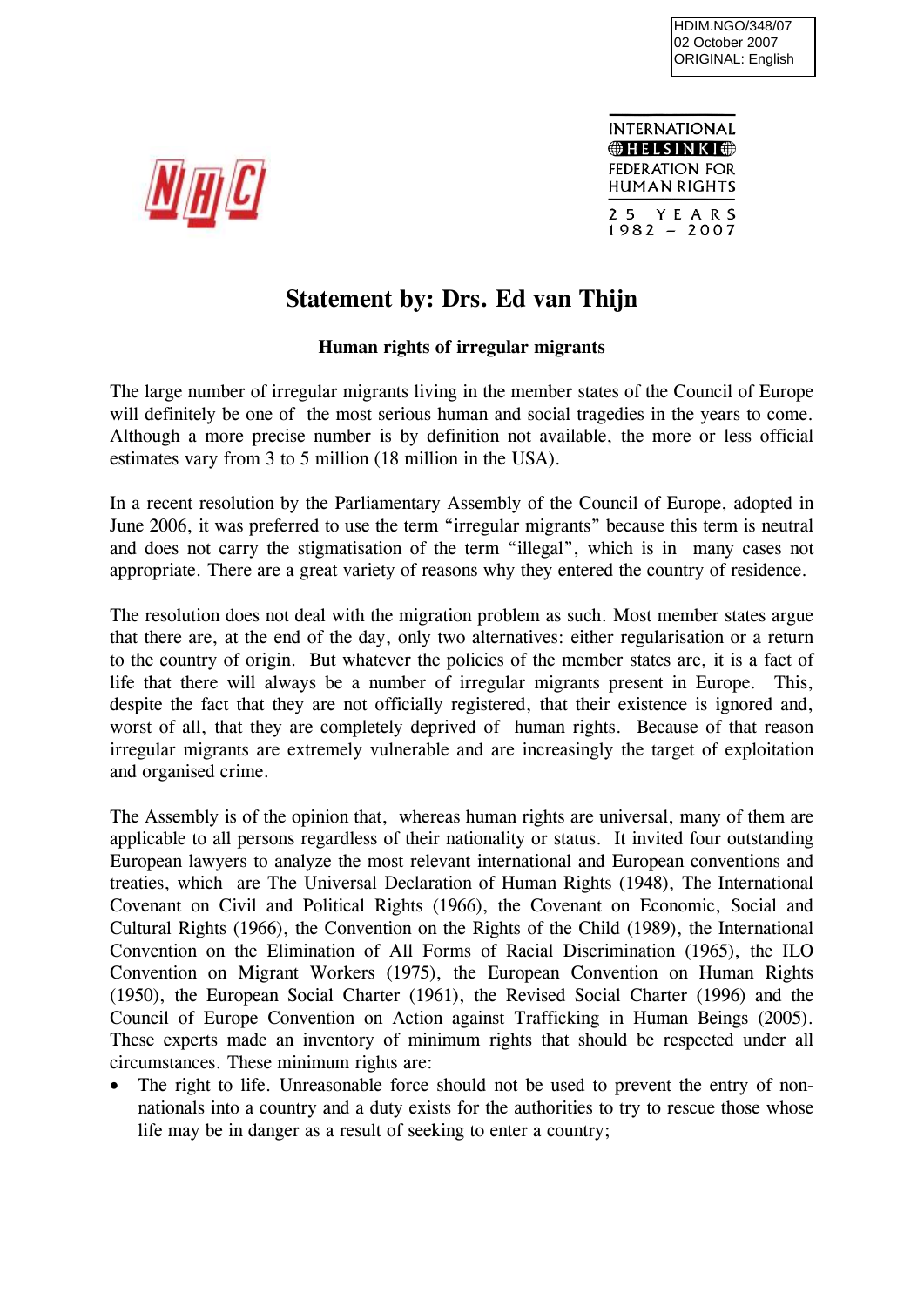- Irregular migrants should be protected from torture, inhuman or degrading treatment or punishment. The return process should be carried out while completely respecting the returnee's right to dignity.
- Detention should be used only as a last resort and not for an excessive period of time. The detention of children and other vulnerable persons (pregnant women, mothers with young children, the elderly, people with disabilities) should be avoided wherever possible;
- The right to asylum and non-refoulement should be respected;
- Collective expulsion of aliens, including irregular migrants, is prohibited;
- The right to confidential treatment of information should be respected. Information relating to an asylum application should not be made available to the authorities of the receiving state upon return;
- The right to respect for private and family life should be observed. Removal should not take place when the irregular migrant concerned has particularly strong family or social ties with the country seeking to remove him or her.

Needless to say, most of these fundamental rights (I have only presented a selection) are violated and ignored by most member states (the Netherlands included) on a day-to-day basis in spite of the fact that all the international treaties concerned have been ratified.

Apart from these fundamental civil and political rights the Assembly also tried to identify a number of minimum social rights which should be considered to belong to the very heart of the protection of irregular migrants' rights as formulated in the most relevant international and European conventions. None of these following rights have been *"invented"* for the occasion. They have already been guaranteed for many years, but most of them are not applied or respected in most of the member states.

- At least a right to adequate housing and shelter guaranteeing a minimum level of human dignity;
- Emergency health care should be available to irregular migrants and States should seek to provide more holistic health care, taking into account, in particular, the specific needs of vulnerable groups such as children, disabled persons, pregnant women and the elderly;
- Social protection through social security should not be denied to irregular migrants where it is necessary to alleviate poverty and to preserve human dignity. Children are in a particularly vulnerable situation and they should be entitled to social protection which they should enjoy on the same footing as national children;
- A right to adequate conditions of employment (not a right to work) in order to prevent certain forms of exploitation , which means fair wages, reasonable working conditions, compensation for industrial accidents, access to the courts and also freedom to form and to join a trade union. Any employer failing to comply with these terms should be rigorously pursued by the relevant authorities in the member states;
- All children have a right to education extending to primary school level and also to secondary school level in those countries where such schooling is compulsory.
- All children, but also vulnerable groups such as the elderly, single mothers and more generally single girls and women, should be given particular protection and attention.